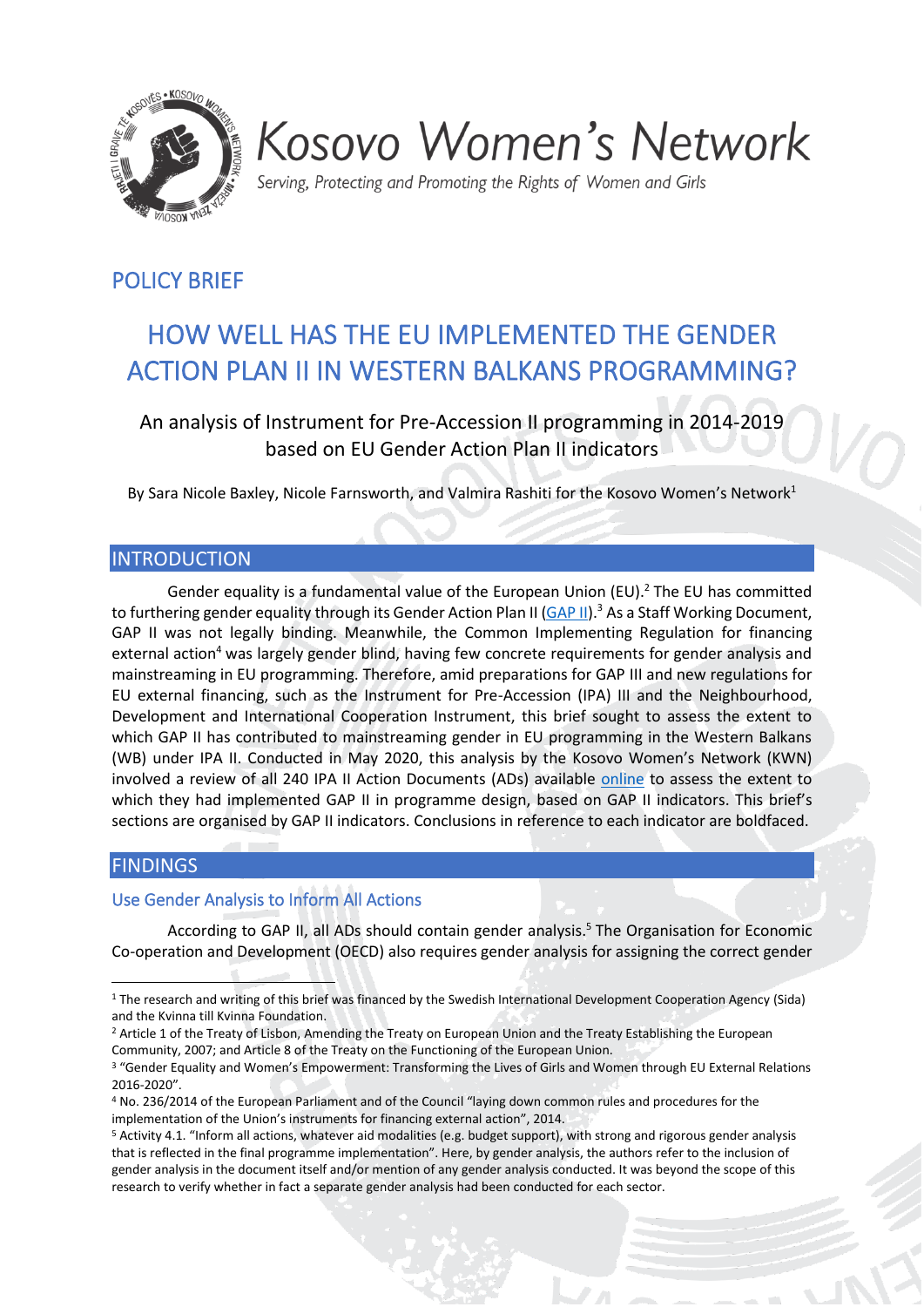marker. A shortcoming of the European Commission's annual GAP II reporting process has been that it has not required reporting on all actions, but only on actions already contributing to gender equality. This has led to inaccurate information regarding the extent to which the EU has used gender analysis to "inform all actions". KWN's analysis found that **only 6% of IPA II ADs included sufficient gender analysis.** <sup>6</sup> An additional 23% contained some, albeit weak, gender analysis. <sup>7</sup> By country, more ADs in Kosovo (44%) included at least some gender analysis, followed by Bosnia and Herzegovina (BiH) (33%), Albania (32%), North Macedonia (NM) (16%), Serbia (15%), and Montenegro (11%) (see Table 1). Only in Albania and Kosovo could some improvements be observed over time since GAP II's adoption in 2015. **These findings suggest that the EU's commitment to ensuring that gender analysis informs programming has not been institutionalised in the WB, but rather ad hoc.**

|                   | Table 1. Percentage of IPA II ADs Containing Sufficient ("S") or Partial ("P") Gender Analysis, by Country |    |                        |    |                    |    |          |                      |    |                          |                |                           |   |                          |                           |    |  |
|-------------------|------------------------------------------------------------------------------------------------------------|----|------------------------|----|--------------------|----|----------|----------------------|----|--------------------------|----------------|---------------------------|---|--------------------------|---------------------------|----|--|
| Year              | <b>Albania</b><br>$N=25$                                                                                   |    | <b>BiH</b><br>$N = 46$ |    | Kosovo<br>$N = 55$ |    |          | Montenegro<br>$N=27$ |    | <b>NM</b><br>$N = 19$    |                | <b>Serbia</b><br>$N = 41$ |   | Cross-border<br>$N = 27$ | <b>Total</b><br>$N = 240$ |    |  |
|                   | S                                                                                                          | P  |                        | P  |                    | P  | э        | P                    |    | P                        |                | P                         | S | P                        | S                         | P  |  |
| 2014              | 0                                                                                                          | 20 | 8                      | 15 | 6                  | 22 | 6        | 0                    | 0  | 17                       | $\overline{0}$ | 43                        | 0 | 40                       | 4                         | 20 |  |
| 2015              | 20                                                                                                         | 20 |                        | 33 | $\Omega$           | 43 | 25       | 0                    | 0  | 0                        | 0              | 14                        | 0 | 38                       | 5                         | 25 |  |
| 2016              | 0                                                                                                          | 25 | 11                     | 33 | 17                 | 50 | $\Omega$ | 0                    |    | $\overline{0}$           | 10             | $\Omega$                  | 0 | $\Omega$                 | 10                        | 20 |  |
| 2017              | 0                                                                                                          | 50 | 17                     | 17 | $\Omega$           | 45 | $\Omega$ | 25                   | 25 | 0                        | $\Omega$       | 0                         | 0 | $\Omega$                 | 6                         | 24 |  |
| 2018              | $\Omega$                                                                                                   | 40 | 17                     | 17 | 0                  | 56 | -        | -                    | 0  | $\overline{0}$           | $\overline{0}$ | $\Omega$                  | 0 | 43                       | 5                         | 29 |  |
| 2019 <sup>8</sup> |                                                                                                            |    | -                      | -  | 0                  | 50 |          |                      |    | $\overline{\phantom{a}}$ | 20             | $\Omega$                  | 0 | $\mathbf{0}$             | 11                        | 22 |  |
| <b>Total</b>      | 4                                                                                                          | 28 | 11                     | 22 | 4                  | 40 |          | 4                    | 11 | 5                        | 5              | 10                        |   | 37                       | 6                         | 23 |  |

Very few ADs had interventions that responded to inequalities identified in gender analyses. Only 12% of all IPA II interventions partially (8%) or fully (3%) responded to gender analysis findings.<sup>9</sup> Of the ADs that contained any gender analysis, 41% addressed gender inequalities identified in the gender analysis within the action (29% with partial and 12% with strong gender analyses).

## Ensure Consultations Inform Programme Design

GAP II foresees that the EU will consult with National Gender Equality Mechanisms (NGEMs) and civil society, particularly women's rights civil society organisations (WCSOs) in designing programmes.<sup>10</sup> Such information may not be explicitly stated in ADs, and indeed ADs contained little evidence that NGEMs and WCSOs were involved in designing IPA II programmes. **Roughly 5% of all IPA II ADs contained any evidence of consultations with WCSOs and NGEMs to inform AD design**. 11 The EU Office in Kosovo seems to have held slightly more consultations with WCSOs and NGEMs than

<sup>6</sup> KWN defined "sufficient" (S) gender analysis to include: describing the current situation in the sector from a gender perspective, including sex-disaggregated data, identifying notable gender inequalities in the sector, stating the relevant legal framework pertaining to gender equality in that sector, identifying key challenges to furthering gender equality, and noting relevant stakeholders. When insufficient gender analysis exists, the AD should identify the need for such data and plan for its collection in the inception phase, if not earlier. All percentages are rounded to facilitate reading.

<sup>7</sup> KWN defined "partial" (P) gender analysis to involve ADs containing a general statement acknowledging or implying gender inequalities, but no relevant sex-disaggregated data or description of gender inequalities. Actions that mentioned gender inequalities only in the cross-cutting section, but did not gender mainstream the document were considered to have "partial". This could be described as "ticking the box" without incorporating sufficient analysis for addressing gender inequalities in the programme design.

<sup>8</sup> Not all countries published ADs online for 2019. As such, "-" indicates that there were no ADs published for that country, in that year.

<sup>9</sup> The slight difference here and in other sections of this brief is due to rounding numbers to whole numbers. <sup>10</sup> Indicator 4.3.1.

<sup>&</sup>lt;sup>11</sup> Strong evidence exists in 2.1% of ADs that the EU consulted WCSOs and in 0.4% that the EU consulted NGEMs. KWN defined strong evidence as an explicit reference to inclusion of NGEMs and/or WCSOs in planning stages in the gender analysis, as recipients of funding, and/or citation of data from either NGEMs and/or WCSOs. Partial evidence exists that the EU consulted WCSOs in 2.9% of interventions and NGEMs in 2.1%.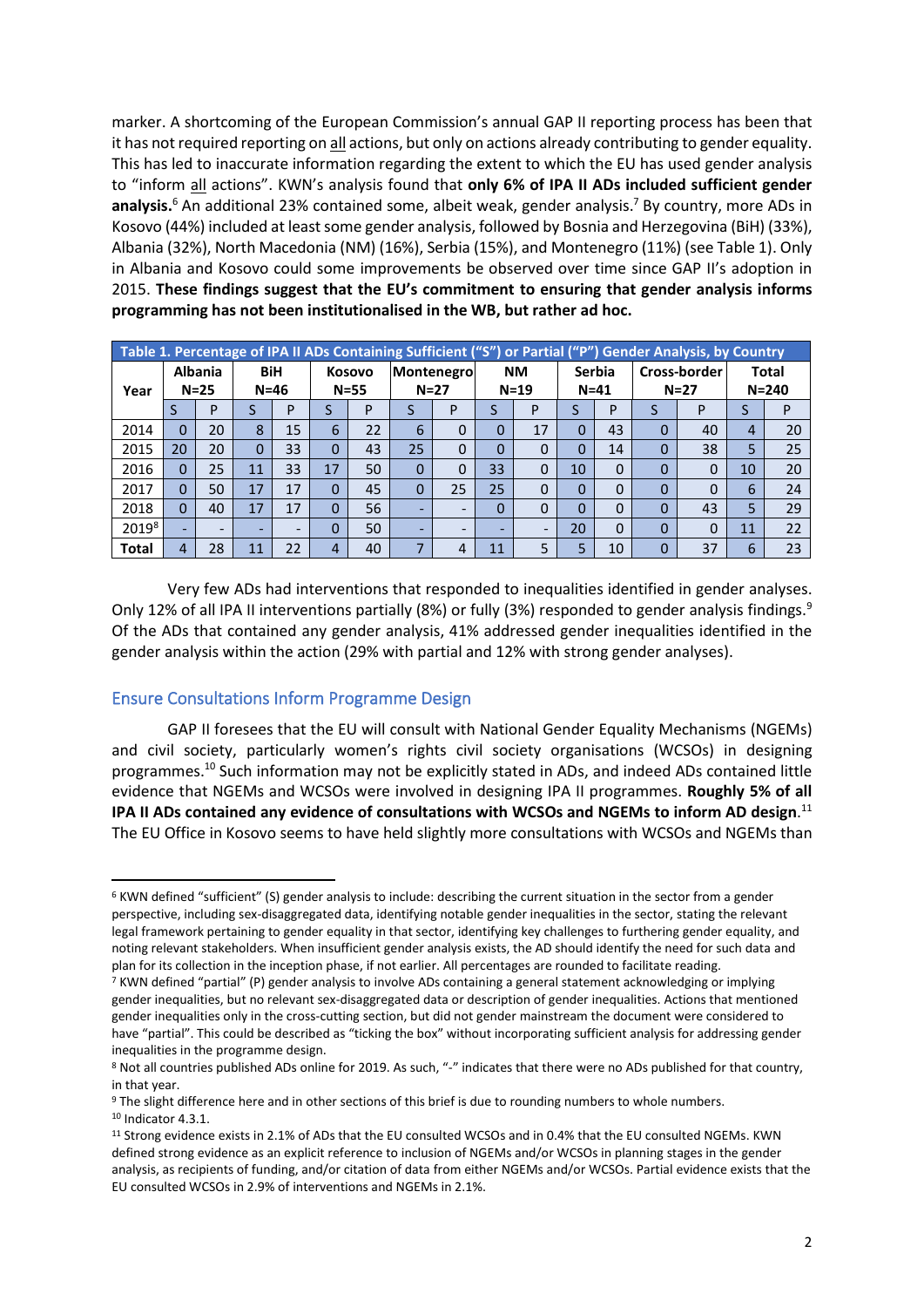EU delegations in other countries. No evidence exists in ADs of the EU in North Macedonia consulting these entities.

#### Use of the OECD Gender Marker, Objectives, Results, Corresponding Indicators, and Activities

GAP II ambitiously aims for 85% of all EU programmes to have an OECD Gender Marker (GM) 1 or 2 by 2020.<sup>12</sup> Notably, in order to assign an accurate GM, the OECD requires that gender analyses be conducted. As this information was not publicly accessible or always included in the ADs, this analysis assumed (albeit potentially incorrectly) that the EU's marking was based on appropriate analysis. Notably, according to the OECD, for a GM0, gender analysis still must be conducted to determine that the action will not contribute to gender equality. For assigning a GM1, at least one significant objective with a corresponding indicator must contribute to gender equality. For a GM2 ranking, the overall objective must contribute to gender equality and have a corresponding indicator.

#### **About the OECD Gender Marker**

The OECD Gender Marker is a tool for evaluating the extent to which programmes and projects target gender equality. The marker uses a three-point scale to assess whether projects target gender equality as a primary objective (2), secondary objective (1), or not at all (0). Gender analysis is required to mark actions appropriately.

KWN has identified several challenges with using the Gender Marker. First, users seem to lack knowledge in how to use it and thus mismark projects, contributing to inaccurate data. Second, the OECD marker only recognises objectives; it does not consider outputs or activities that contribute to gender equality, which perhaps could reflect better the EU's attention to gender in more programmes.

The EU assigned gender markers for publicly available IPA ADs starting from 2016.<sup>13</sup> Albania, Montenegro, and North Macedonia had the best track record in ensuring that all ADs received a gender marking. Albania had more GM0 ADs (53%) than did the other countries. Based on the EU's gender marking, only North Macedonia consistently increased the percentage of actions with GM1 or GM2 over time. North Macedonia (90%) had the highest percentage of country actions with a GM1 or GM2, followed by Montenegro (83%) and BiH (59%). Overall, **53%** of EU ADs had a GM1 or GM2 from 2016 to 2019.

|       | Table 2. Percentage of ADs with a GM 1 or GM2, Based on EU Assessment, 2016-2019 |            |               |                   |           |               |                                    |  |  |  |  |  |  |  |
|-------|----------------------------------------------------------------------------------|------------|---------------|-------------------|-----------|---------------|------------------------------------|--|--|--|--|--|--|--|
| Year  | <b>Albania</b>                                                                   | <b>BiH</b> | <b>Kosovo</b> | <b>Montenegro</b> | <b>NM</b> | <b>Serbia</b> | % of All Country ADs <sup>14</sup> |  |  |  |  |  |  |  |
|       | $(n=15)$                                                                         | (n=27)     | $(n=30)$      | $(n=6)$           | $(n=10)$  | $(n=27)$      | $(n=115)$                          |  |  |  |  |  |  |  |
| 2016  | 25%                                                                              | 56%        | 50%           | 100%              | 67%       | 30%           | 45%                                |  |  |  |  |  |  |  |
| 2017  | 100%                                                                             | 83%        | 36%           | 75%               | 100%      | 0%            | 55%                                |  |  |  |  |  |  |  |
| 2018  | 60%                                                                              | 50%        | 67%           | -                 | 100%      | 83%           | 66%                                |  |  |  |  |  |  |  |
| 2019  |                                                                                  | -          | 0%            |                   |           | 60%           | 33%                                |  |  |  |  |  |  |  |
| Total | 47%                                                                              | 59%        | 43%           | 83%               | 90%       | 41%           | 53%                                |  |  |  |  |  |  |  |

For assigning the appropriate gender marker, the OECD also requires that relevant, gender sensitive indicators accompany each objective. Of all IPA II programmes with an overall objective towards gender equality (strong or implied), only 10% had a corresponding gender sensitive indicator. Meanwhile, 30% of all IPA II programmes with specific objectives towards gender equality had

<sup>&</sup>lt;sup>12</sup> Indicator 5.1.4. For information regarding OECD requirements related to the GM, see thei[r website.](https://www.oecd.org/dac/gender-development/dac-gender-equality-marker.htm) The box draws from research by Farnsworth et al. for KWN, *[Where's the Money for Women's Rights? Funding Trends i](https://womensnetwork.org/wheres-the-money-for-womens-rights/)n the Western Balkans*, Pristina: The Kvinna till Kvinna Foundation, 2020.

<sup>&</sup>lt;sup>13</sup> Notably, each AD is divided into several contracts, which should each receive a gender marker; examining these was beyond the scope of this analysis. For a complete table regarding gender markers, please see Annex 1.

<sup>14</sup> None of the cross-border collaboration (CBC) programmes are included in Table 2, except in the "All ADs" column, given that none of the CBC ADs had any gender marking.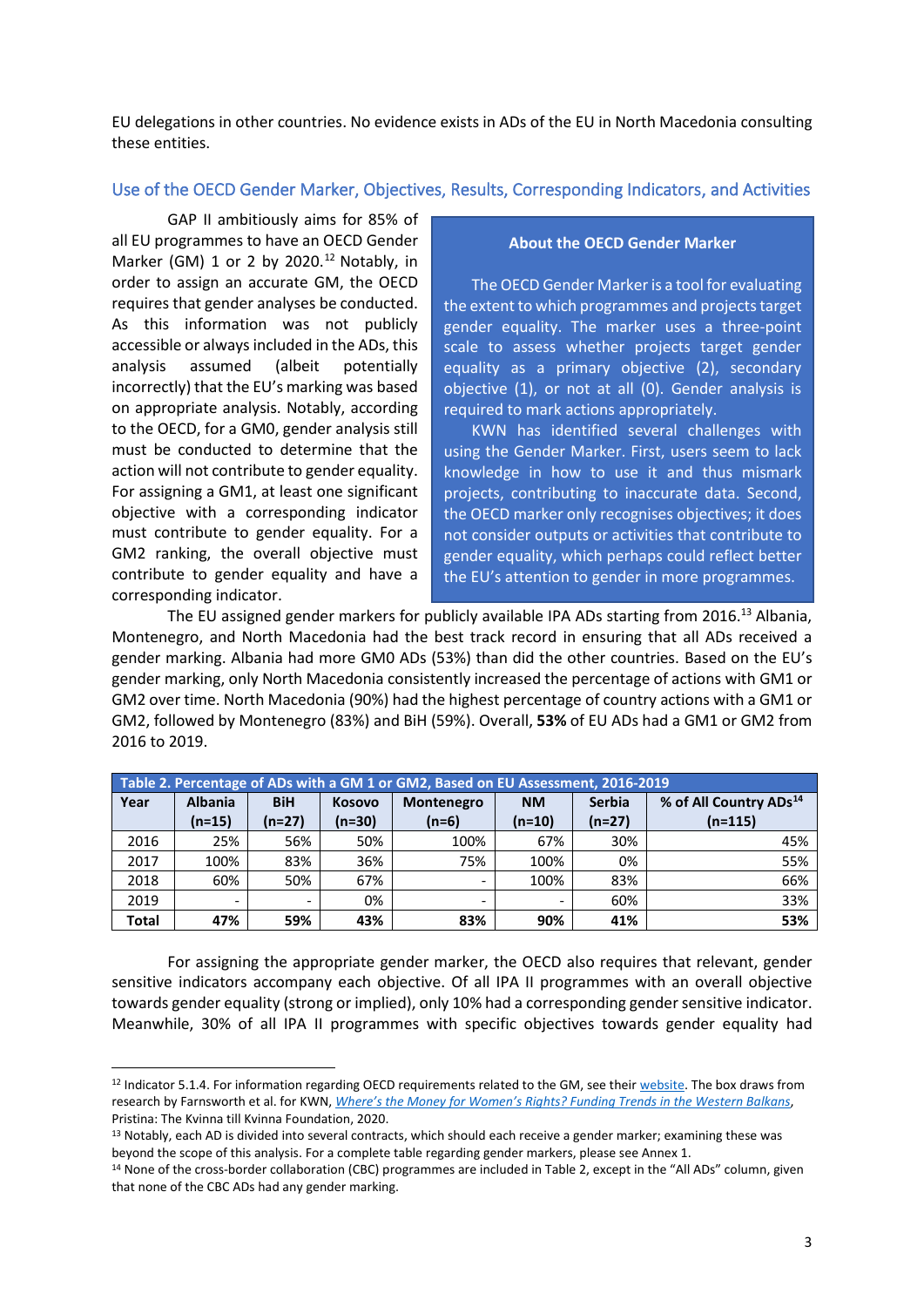corresponding gender sensitive indicators. <sup>15</sup> Overall, 22% of activities demonstrate some gender sensitivity.<sup>16</sup> Of all IPA II results (outputs) relating to gender equality, 54% of ADs had corresponding gender sensitive indicators. According to the OECD, without an indicator to measure achievement of the objective, EU officials did not mark accurately several actions as GM1 or GM2.

GAP II also calls for sex disaggregation of all relevant indicators,<sup>17</sup> that is, indicators referring to people. **ADs should have included 464 sex-disaggregated indicators though only 27% of these actually involved requirements to provide sex-disaggregated data.**

Of all IPA II programmes, the EU assigned 25% a GM1, though KWN's analysis suggests that only 3% actually should have received a GM1 marking, based on the OECD's criteria. The EU assigned 1% of ADs a GM2: one in Kosovo and two in BiH. However, based on KWN's assessment using the OECD criteria, only one AD in BiH (0.4%) met the OECD criteria: "EU Gender Equality Facility". This review suggests that EU staff have not applied correctly the OECD criteria for correctly assigning the gender marker: gender analysis, objectives contributing to gender equality, and accompanying indicators. <sup>18</sup> KWN's remarking of ADs suggests that **only 4% of all IPA II ADs had a GM1 or GM2, and the EU remains far from achieving the ambitious GAP II target that 85% of all ADs will have a GM1 or GM2 by 2020** (Table 3).

|              | Table 3. Percentage of ADs with GM1 or GM2, Based on KWN's Re-marking According to OECD Criteria |                             |          |                          |           |               |                  |  |  |  |  |  |  |  |
|--------------|--------------------------------------------------------------------------------------------------|-----------------------------|----------|--------------------------|-----------|---------------|------------------|--|--|--|--|--|--|--|
|              | <b>Albania</b>                                                                                   | <b>BiH</b><br><b>Kosovo</b> |          | Montenegro               | <b>NM</b> | <b>Serbia</b> | All IPA II       |  |  |  |  |  |  |  |
|              | $N = 25$                                                                                         | $N=46$                      | $N = 55$ | $N=27$                   | $N=19$    | $N = 41$      | programmes N=240 |  |  |  |  |  |  |  |
| 2014         | 0%                                                                                               | 0%                          | 6%       | 6%                       | 0%        | 0%            | 3%               |  |  |  |  |  |  |  |
| 2015         | 0%                                                                                               | 0%                          | 0%       | 0%                       | 0%        | 0%            | 0%               |  |  |  |  |  |  |  |
| 2016         | 0%                                                                                               | 0%                          | 17%      | 0%                       | 0%        | 10%           | 5%               |  |  |  |  |  |  |  |
| 2017         | 50%                                                                                              | 17%                         | 0%       | 0%                       | 25%       | 0%            | 9%               |  |  |  |  |  |  |  |
| 2018         | 0%                                                                                               | 8%                          | 11%      | $\overline{\phantom{a}}$ | 0%        | 0%            | 5%               |  |  |  |  |  |  |  |
| 2019         | $\overline{\phantom{a}}$                                                                         |                             | 0%       | $\overline{\phantom{0}}$ |           | 0%            | 0%               |  |  |  |  |  |  |  |
| <b>Total</b> | 4%                                                                                               | 4%                          | 5%       | 4%                       | 5%        | 2%            | 4%               |  |  |  |  |  |  |  |

Among the countries, Serbia (14) and Kosovo (13) have more actions that have been marked accurately as GM1 or GM2. Kosovo ADs also have multiple, specific references to GAP II objectives and indicators, including how individual actions will contribute to the implementation of GAP II. Two Serbian ADs mention GAP II, but do not reference any GAP II objectives. Only one AD in Albania mentions GAP II: the "Consolidation of the Justice System in Albania -EURALIUS V" AD.<sup>19</sup>

Generally, KWN's analysis of the cross-cutting issues section of ADs, which relates to gender mainstreaming, suggests that this section seems to have been completed as an afterthought or a "boxticking" exercise. This section frequently states the same issues and text verbatim. In some ADs it seemed as if the cross-cutting section had been copied and pasted, rather than written based on the actual situation related to the given AD or any gender analysis.

#### Increase Funding for Gender Equality

In total, according to ADs, the EU committed €2,855,971,213 for the WB through IPA II since 2014. Funding decreased between 2015 and 2016, but increased thereafter, except in 2019 (see Table 4). With current EU systems it is difficult to assess the precise amount of funding allocated for gender equality. Historically, some funders have used the OECD Gender Marker as a proxy in calculating such funding.<sup>20</sup> According to the EU's marking, only 0.08% of all IPA funding was allocated solely for

<sup>&</sup>lt;sup>15</sup> Some ADs had indicators, but not objectives that referred to furthering gender equality.

<sup>&</sup>lt;sup>16</sup> Gender sensitivity includes any reference to gender equality, general or specific.

<sup>&</sup>lt;sup>17</sup> Indicator 5.1.

<sup>&</sup>lt;sup>18</sup> As evaluated by the authors.

<sup>19</sup> It refers to GAP II indicator 4.4.1.

<sup>20</sup> This is used by the OECD.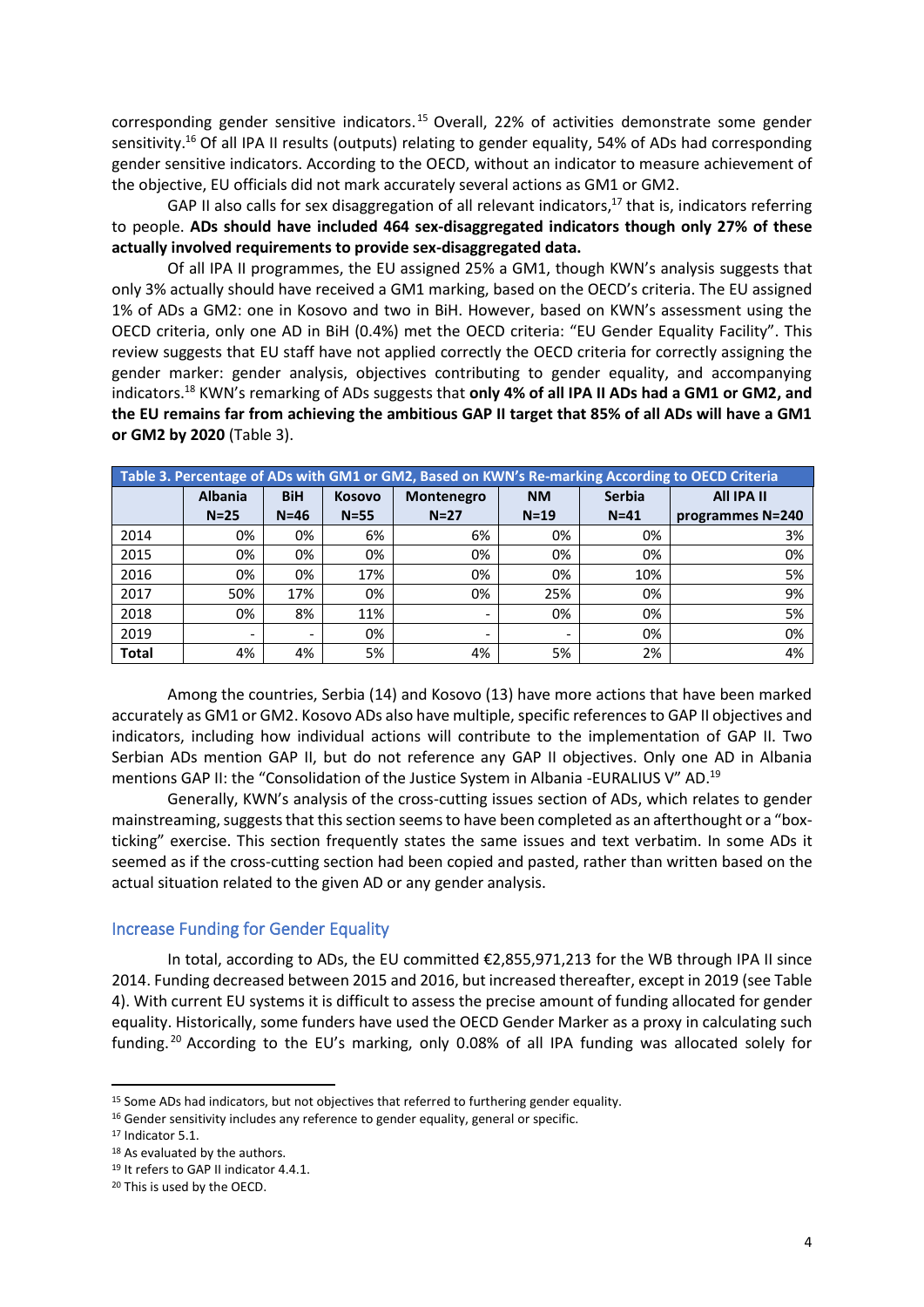furthering gender equality, while according to KWN's analysis, only 0.02%. Table 4 shows funding allocated for both GM1 and GM2 IPA II actions, according to the EU's marking of actions, as well as the research team's corrected marking of actions. While it can be assumed that all funding (100%) from actions with a GM2 will contribute to gender equality, usually only a percentage of GM1 actions is used for furthering gender equality. Thus, the table likely includes more resources than the EU actually allocated for gender equality. Considering this, based on the EU's gender marking, an estimated 37% of all funding involved some contribution towards gender equality (GM1). However, KWN's corrected marking suggests that less than 3% of funding focused on furthering gender equality.

|                    | Table 4. Overall EU Funding and Funding for GM1 and GM2 Programmes by Year in Euros |                  |                          |                          |                         |                        |  |  |  |  |  |  |  |  |
|--------------------|-------------------------------------------------------------------------------------|------------------|--------------------------|--------------------------|-------------------------|------------------------|--|--|--|--|--|--|--|--|
| Year               | $%$ of                                                                              | <b>Overall</b>   | <b>EU-assessed</b>       | <b>Amount of funding</b> | <b>KWN</b>              | <b>KWN Corrected</b>   |  |  |  |  |  |  |  |  |
|                    | <b>Overall</b>                                                                      | <b>Amount of</b> | % of Funding             | for GM1 & 2 ADs          | <b>Corrected %</b>      | <b>Amount of</b>       |  |  |  |  |  |  |  |  |
|                    | <b>Funding</b>                                                                      | <b>Funding</b>   | for GM1 & 2              | according to EU          | of Funding for          | <b>Funding for</b>     |  |  |  |  |  |  |  |  |
|                    | by Year                                                                             |                  | <b>ADs</b>               |                          | <b>GM 1 &amp; 2 ADs</b> | <b>GM1 &amp; 2 ADs</b> |  |  |  |  |  |  |  |  |
| 2014               | 18%                                                                                 | 504,744,549      | $\overline{\phantom{0}}$ | $\overline{\phantom{a}}$ | 1%                      | 4,328,000              |  |  |  |  |  |  |  |  |
| 2015               | 18%                                                                                 | 509,052,951      |                          |                          | 0%                      | 0                      |  |  |  |  |  |  |  |  |
| 2016               | 15%                                                                                 | 420,234,980      | 56%                      | 235,557,765              | 9%                      | 35,800,000             |  |  |  |  |  |  |  |  |
| 2017               | 16%                                                                                 | 445,293,175      | 43%                      | 189,916,564              | 9%                      | 41,400,000             |  |  |  |  |  |  |  |  |
| 2018               | 22%                                                                                 | 621,532,099      | 66%                      | 409,022,810              | 1%                      | 6,662,800              |  |  |  |  |  |  |  |  |
| 2019 <sup>21</sup> | 12%                                                                                 | 355,113,459      | 62%                      | 221,173,897              | 0%                      |                        |  |  |  |  |  |  |  |  |
| <b>Total</b>       |                                                                                     | 2.855.971.213    | 37%                      | 1.055.671.066            | 3%                      | 88,190,800             |  |  |  |  |  |  |  |  |

Among sectors, Education, Employment, and Social Policies (2% of all IPA II funds), Democracy and Governance (0.7%), and Rule of Law and Fundamental Rights (0.1%) had the highest percentage of funding towards furthering gender equality.<sup>22</sup> By country, Serbia allocated the most funding overall, followed by North Macedonia, Kosovo, and Albania (Table 5).<sup>23</sup> All countries except Montenegro seem to have allocated more funding to gender equality since 2015, but this was not done annually.

| Table 5. Percentage of IPA II Funding by Country to GM 1 & 2 ADs (Based on KWN's Re-marking) |                |            |               |                   |           |        |                   |  |  |  |  |  |
|----------------------------------------------------------------------------------------------|----------------|------------|---------------|-------------------|-----------|--------|-------------------|--|--|--|--|--|
|                                                                                              | <b>Albania</b> | <b>BiH</b> | <b>Kosovo</b> | <b>Montenegro</b> | <b>NM</b> | Serbia | % of IPA II Funds |  |  |  |  |  |
| % of funding                                                                                 | 3.3%           | $0.7\%$    | 3.7%          | 1.4%              | 11.6%     | 2.4%   | 3.1%              |  |  |  |  |  |
| Amount (million Euros)                                                                       | 14.6           |            | 17.1          |                   | 25.2      | 27.4   | 88.1              |  |  |  |  |  |

GAP II called for increased funding towards gender equality over time.<sup>24</sup> GAP II objective 3 foresees "sufficient resources allocated by EU institutions and Member States to deliver on EU gender policy commitments", and the indicator foresees a "change (increase or decrease) in dedicated funding to improving results for girls and women".<sup>25</sup> Based on KWN's marking of ADs, funding towards gender equality seems to have increased in 2016 and 2017, following the adoption of GAP II. However, funding for gender equality decreased in 2018 and 2019. Therefore, **GAP II commitments to increasing funding for gender equality seem only partially met, rather than systematically ensured.**

## Resources Set Aside for NGEMs, WCSOs, and Civil Society

GAP II calls for programmes to engage and support NGEMs.<sup>26</sup> Of all IPA II ADs, **only 10% planned to engage NGEMs in implementing actions, and, at most, 2% may have planned to support** 

<sup>&</sup>lt;sup>21</sup> For 2019, ADs were only available online for two WB countries: Serbia and Kosovo.

<sup>&</sup>lt;sup>22</sup> Also based on the research team's re-assignment of accurate gender markers.

<sup>&</sup>lt;sup>23</sup> Annex 1 contains amounts by country and year.

<sup>&</sup>lt;sup>24</sup> "The Council stresses the need for increased funding within the existing envelopes to ensure the effective implementation of the actions identified in the GAP" ([GAP II \(2016-2020\) Council Conclusions\)](https://www.consilium.europa.eu/media/24467/st13201-en15.pdf).

<sup>&</sup>lt;sup>25</sup> Notably, that the indicator allows for a "decrease" means that it is poorly aligned with the objective, which foresees "sufficient" resources.

<sup>26</sup> Indicators 6.3.1. and 6.3.2.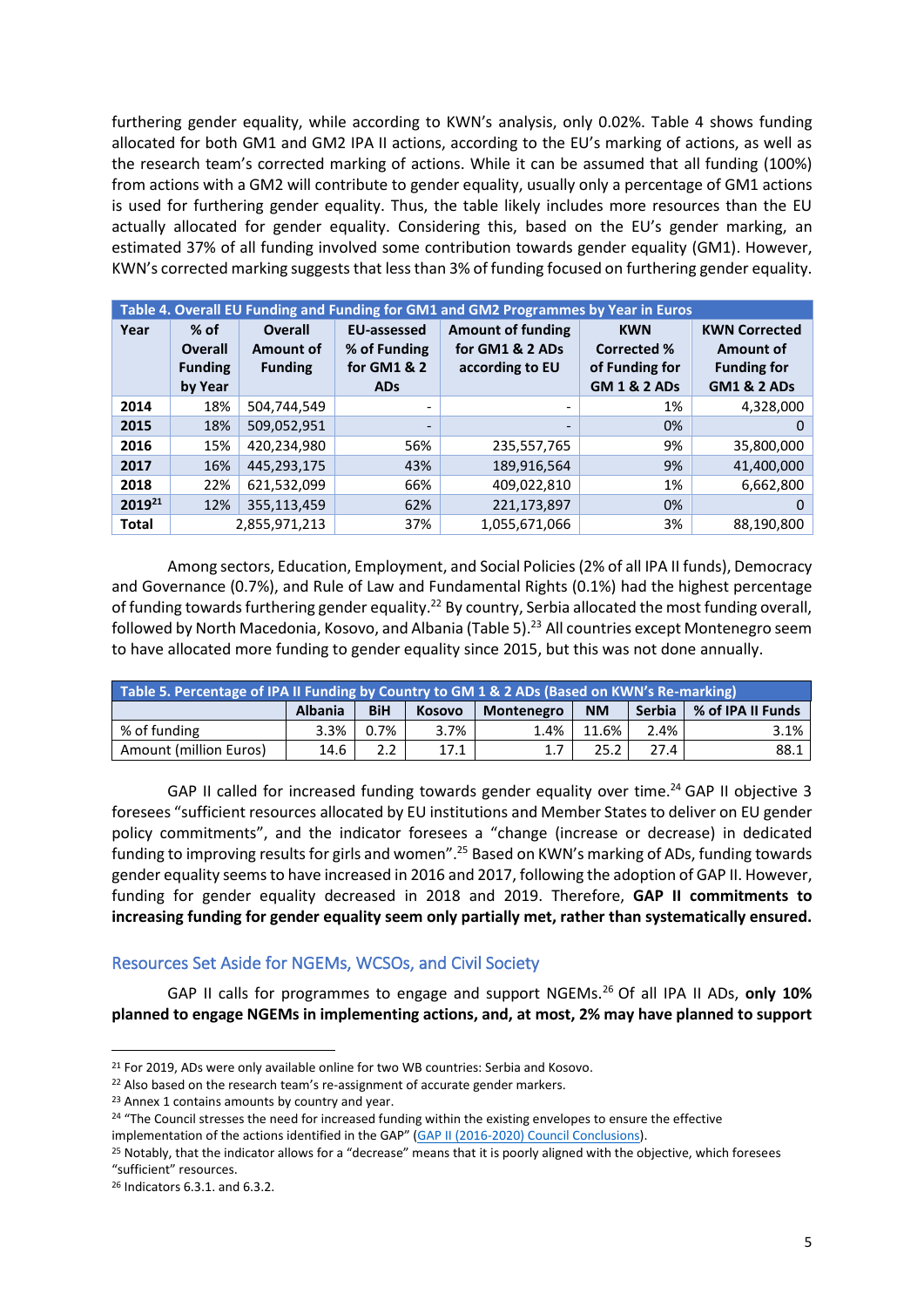NGEMs in furthering their capacities.<sup>27</sup> In addition to the aforementioned GAP II indicator relating to resourcing for women and girls,<sup>28</sup> GAP II, Objective 18 also foresees EU support for women human rights defenders.<sup>29</sup> However, only 5% of all ADs clearly foresaw support for civil society and less than 0.1% of all IPA II funding was specifically designated for CSOs. **Only 6% of ADs clearly set aside resources for WCSOs**, but no amount is specified. Based on ADs alone, no accurate assessment of resources allocated for NGEMs, WCSOs, or civil society could be determined.

# United Nations Sustainable Development Goals

The EU has sought to align GAP II indicators with the United Nations Sustainable Development Goals (SDGs). <sup>30</sup> Even so, **fewer than 2% of ADs specifically mention any SDG, while 13% reference SDGs only generally**. This could mean missed opportunities for coordination in realizing gender equality objectives.

# RECOMMENDATIONS

The following recommendations for the EU are derived from the findings, towards informing the planning of IPA III and GAP III.

- Further enhance EU and beneficiary governments' human capacities for gender analysis, gender mainstreaming IPA programming, and making it more gender responsive and transformative.
- Ensure gender analysis is mandatory for all programming, as required by the OECD to identify gender markers accurately; ensure gender analysis is incorporated in the situation analysis and informs activities, results, and objectives, where relevant, towards furthering gender equality.
- Improve engagement of WCSOs and NGEMs in programme design, as required by GAP II, which can contribute to more gender responsive and transformative programmes.
- Further train all EU task managers on the appropriate assignment of gender markers in accordance with OECD criteria; establish checklists and put in place quality assurance review towards ensuring accurate gender marking of all programmes.
- If, following gender analysis, it is determined that gender equality is not targeted by a given action, when assigning a GM0, ensure a justification is provided.
- Include engagement of and support for NGEMs, WCSOs, and CSOs more in IPA actions.
- If relevant, gender-specific information is needed to inform an action, but not available, ensure funding and time are allocated for gender analysis to be conducted during the action's inception phase, towards informing the action.
- Install quality assurance to ensure that all indicators, baselines, and targets that should be disaggregated by sex are indeed disaggregated.
- Ensure information mentioned in the cross-cutting section on gender is integrated into the action design and intervention logic, towards ensuring its implementation.
- For objectives and results to contribute to furthering gender equality, ensure they have corresponding and relevant indicators to measure progress, as per OECD requirements.
- Establish a gender assessment "checklist" as a guideline in programming for ensuring that all GAP II and OECD criteria are fulfilled; consider including it as an annex for beneficiaries to complete, as per best practices used by EU member state Austria.

<sup>&</sup>lt;sup>27</sup> Most of these five ADs referred to the need to support NGEMs in the cross-cutting issues section. Only one mentioned support to NGEMs in activities or intervention logics.

<sup>28</sup> Indicator 3.1.1.

<sup>29</sup> Indicator 18.1.

<sup>&</sup>lt;sup>30</sup> Indicator 5.1.3. "Status of SWD indicators as compared to the SDGs"; and [GAP II Council Conclusions.](https://www.consilium.europa.eu/media/24467/st13201-en15.pdf)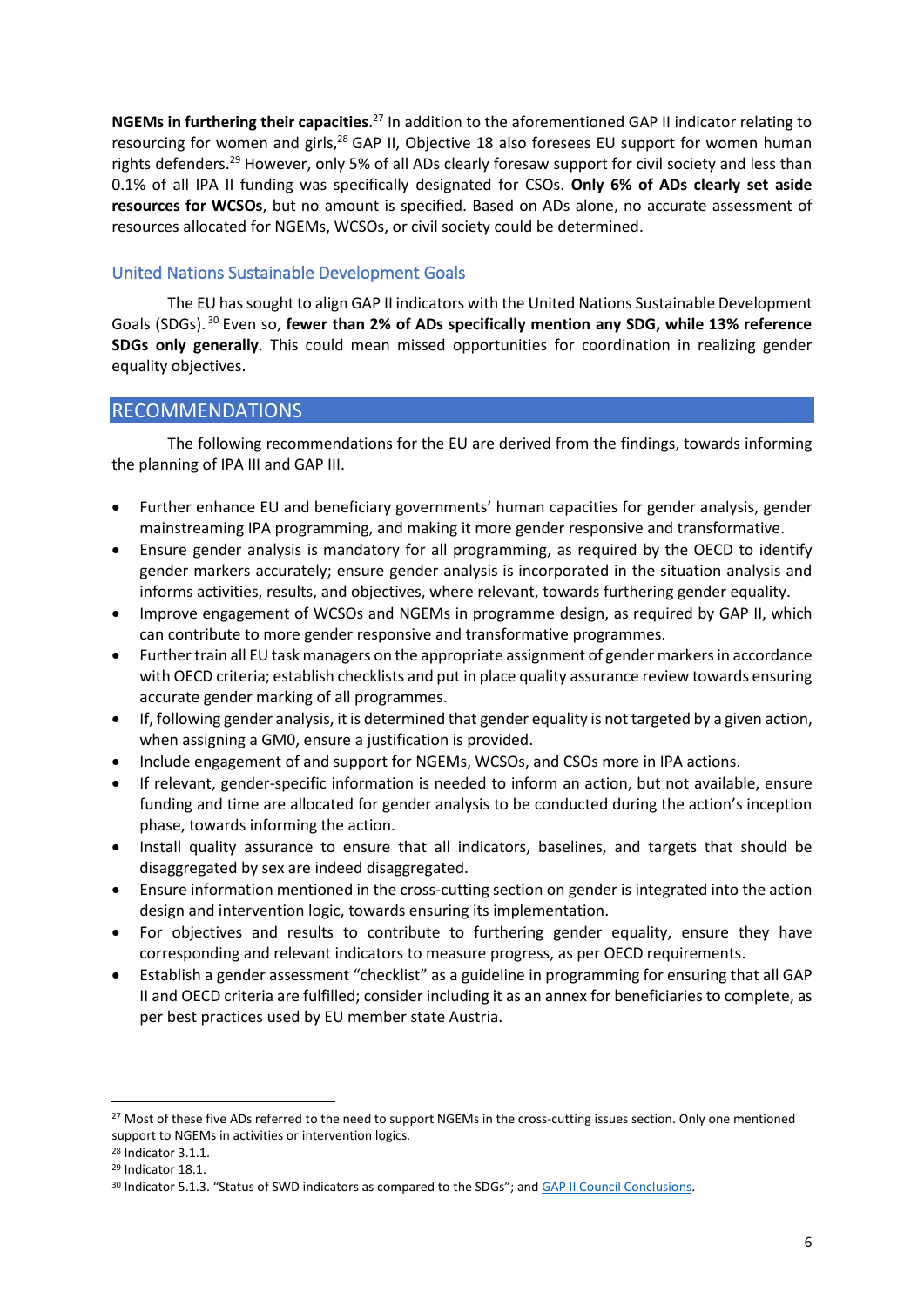# ANNEX 1. ADDITIONAL DATA

|       | Table 6. Number and Percentage of ADs without Gender Markers or with GM0, GM1, or GM2 by Country <sup>31</sup> |                          |                |                |          |          |    |            |                          |               |    |          |                          |                          |          |                          |                |          |          |        |   |          |     |                |          |                          |    |    |                |
|-------|----------------------------------------------------------------------------------------------------------------|--------------------------|----------------|----------------|----------|----------|----|------------|--------------------------|---------------|----|----------|--------------------------|--------------------------|----------|--------------------------|----------------|----------|----------|--------|---|----------|-----|----------------|----------|--------------------------|----|----|----------------|
| Year  |                                                                                                                |                          |                | <b>Albania</b> |          |          |    | <b>BiH</b> |                          | <b>Kosovo</b> |    |          |                          | Montenegro               |          |                          | <b>NM</b>      |          |          | Serbia |   |          |     | <b>All ADs</b> |          |                          |    |    |                |
|       |                                                                                                                | $\blacksquare$           |                |                | 2        |          |    |            | $\overline{\phantom{a}}$ |               |    |          | $\overline{\phantom{a}}$ |                          |          |                          | $\overline{2}$ |          | Ω        |        | 2 | -        |     |                | ว        | $\overline{\phantom{0}}$ | 0  |    | $\overline{2}$ |
| 2016  | N                                                                                                              | $\overline{0}$           | 6              | $\overline{2}$ | 0        | 0        | 4  | 5          |                          | 0             | 3  | 2        | 1                        | $\mathbf 0$              |          | $\overline{2}$           | 0              |          |          | 2      |   |          | 6   | 3              | 0        |                          | 20 | 16 |                |
|       | %                                                                                                              | $\Omega$                 | 75             | 25             | 0        | $\Omega$ | 44 | 56         | O.                       | 0             | 50 | 33       | 17                       | 0                        | $\Omega$ | 100                      | O              | $\Omega$ | 33       | 67     |   | 10       | 60  | 30             | 0        | 3                        | 52 | 42 | 3              |
| 2017  | N                                                                                                              | 10                       | $\Omega$       | C.             | 0        |          |    |            |                          |               | 6  | 4        | 0                        | 0                        |          | 3                        | 0              | 0        | O        | 4      |   | 0        | 6   | 0              | $\Omega$ |                          | 14 | 17 |                |
|       | %                                                                                                              | 0                        | 0              | 100            | $\Omega$ | $\Omega$ | 17 | 67         | 17                       | 9             | 55 | 36       | 0                        | 0                        | 25       | 75                       | 0              | 0        | 0        | 100    |   | $\Omega$ | 100 | 0              | $\Omega$ | 3                        | 42 | 52 | 3              |
| 2018  | N                                                                                                              | 0                        | $\overline{2}$ | 3              | 0        |          | 5  | 5          |                          | 3             |    | 6        | 0                        | $\overline{\phantom{a}}$ |          | $\overline{\phantom{0}}$ |                |          | O        | 3      |   | 0        |     | 5              | $\Omega$ | 4                        | 8  | 22 |                |
|       | % 0                                                                                                            |                          | 40             | 60             | 0        | 8        | 42 | 42         | 8                        | 3             |    | 67       | 0                        |                          |          |                          |                |          | $\Omega$ | 100    |   | 0        | 17  | 83             | $\Omega$ | 11                       | 22 | 63 | 3              |
|       |                                                                                                                |                          |                |                |          |          |    |            |                          | 3             |    |          |                          |                          |          |                          |                |          |          |        |   |          |     |                |          |                          |    |    |                |
| 2019  | N                                                                                                              | $\overline{\phantom{a}}$ |                |                |          |          |    |            |                          |               | 3  | 0        | 0                        | $\overline{\phantom{a}}$ |          | $\overline{\phantom{a}}$ |                |          |          |        |   | <u>ົ</u> | 0   | 3              | 0        | 31                       | 3  | 3  |                |
|       | %                                                                                                              |                          |                |                |          |          |    | -          |                          | 25            | 75 | $\Omega$ |                          |                          |          |                          |                |          |          |        |   | 40       | O   | 60             | 0        | 33                       | 33 | 33 | $\Omega$       |
| Total | N                                                                                                              | <b>0</b>                 | 8              |                | ŋ        |          | 10 | 14         |                          | 5             | 12 | 12       | 1                        | 0                        |          | 5                        | O              |          |          | 9      |   | 3        | 13  | 11             | $\Omega$ | 9                        | 45 | 58 | 3              |
|       | %                                                                                                              | 0                        | 53             | 47             | n        |          | 37 | 52         |                          | 17            | 40 | 40       | 3                        | 0                        | 17       | 83                       | 0              |          | 10       | 90     |   | 11       | 48  | 41             | $\Omega$ | 8                        | 39 | 50 | 3              |

|              | Table 7. Total Funding for KWN-assigned GM1 & 2 ADs by Country and Year |            |               |            |            |               |            |  |  |  |  |  |  |  |
|--------------|-------------------------------------------------------------------------|------------|---------------|------------|------------|---------------|------------|--|--|--|--|--|--|--|
| Year         | <b>Albania</b>                                                          | <b>BiH</b> | <b>Kosovo</b> | Montenegro | <b>NM</b>  | <b>Serbia</b> | Total      |  |  |  |  |  |  |  |
| 2014         | 0                                                                       | 0          | 2,600,000     | 1,728,000  |            | 0             | 4,328,000  |  |  |  |  |  |  |  |
| 2015         | 0                                                                       | 0          | 0             |            |            |               |            |  |  |  |  |  |  |  |
| 2016         | 0                                                                       | 0          | 8,400,000     |            | 0          | 27,400,000    | 35,800,000 |  |  |  |  |  |  |  |
| 2017         | 14,600,000                                                              | 1,650,000  | 0             | 0          | 25,150,000 | 0             | 41,400,000 |  |  |  |  |  |  |  |
| 2018         | 0                                                                       | 550,000    | 6,112,800     |            |            | 0             | 6,662,800  |  |  |  |  |  |  |  |
| 2019         | $\overline{\phantom{0}}$                                                |            | 0             |            |            |               |            |  |  |  |  |  |  |  |
| <b>Total</b> | 14,600,000                                                              | 2,200,000  | 17,112,800    | 1,728,000  | 25,150,000 | 27,400,000    | 88,190,800 |  |  |  |  |  |  |  |

<sup>&</sup>lt;sup>31</sup> This is based on marking by the EU. The symbol "-" indicates that there were no ADs published for that country in that year.